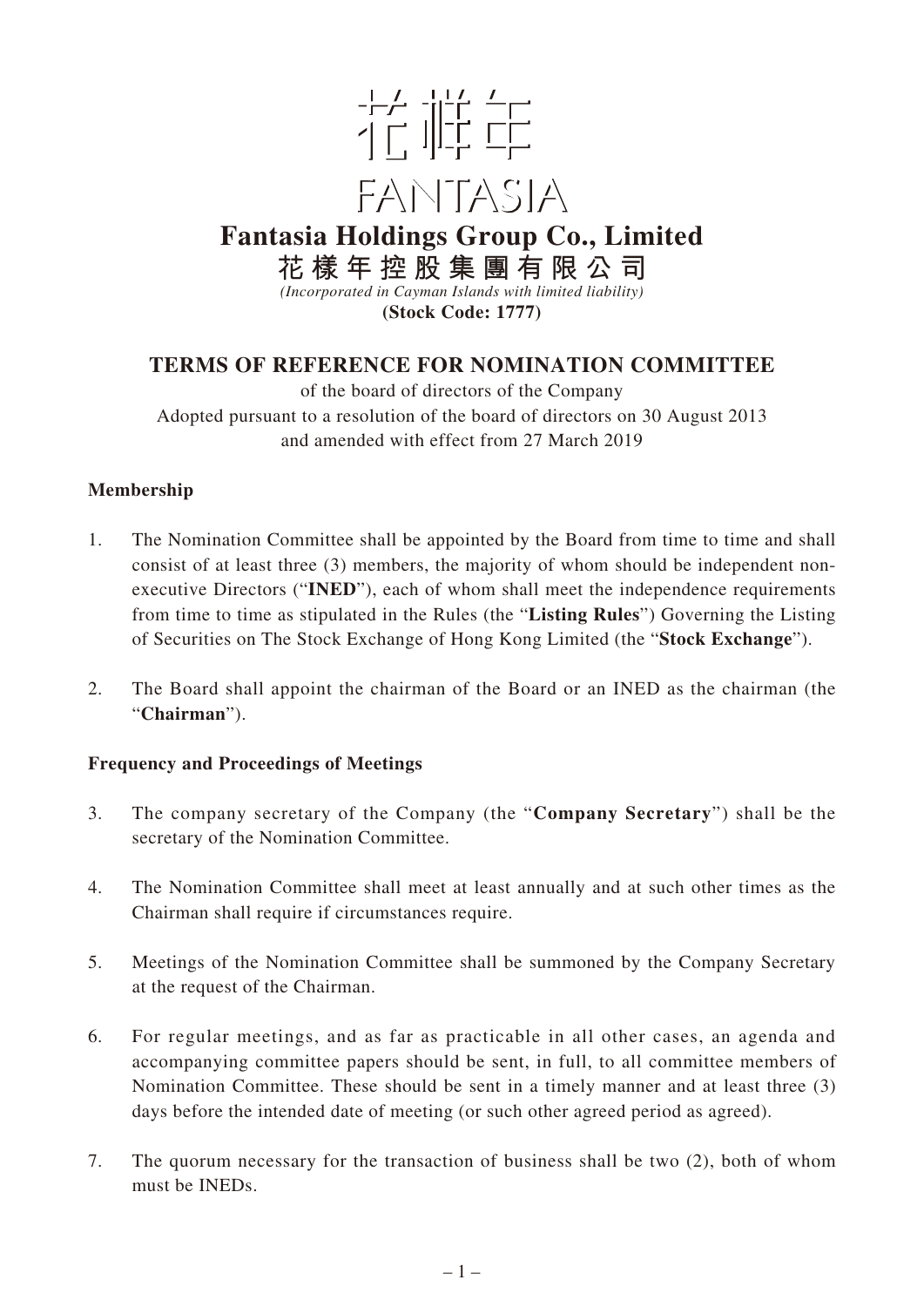# **Reporting Procedures**

- 8. On an annual basis, the Nomination Committee shall evaluate and assess the effectiveness of the Nomination Committee and the adequacy of these Nomination Committee Terms of Reference and recommend any proposed changes to the Board.
- 9. Minutes of meetings of the Nomination Committee and the record of individual attendance at such meetings shall be prepared by the Company Secretary which shall be sent to all committee members of the Nomination Committee as soon as practicable after the conclusion of any meeting of the Nomination Committee. Those minutes should be kept by the Company Secretary and should be open for inspection at any reasonable time on reasonable notice by any member of the Board.
- 10. Minutes of meetings of the Nomination Committees should record in sufficient detail the matters considered and decisions reached, including any concerns raised by Directors or dissenting views expressed. Draft and final versions of minutes of meetings of the Nomination Committee should be sent to all Directors for their comment and records respectively, in both cases within a reasonable time after the meeting is held.
- 11. The Nomination Committee should report back to the Board on its decisions or recommendations, unless there are legal or regulatory restrictions on its ability to do so (such as a restriction on disclosure due to regulatory requirements).

# **Authority**

- 12. The Nomination Committee is authorised by the Board to determine the nomination of Directors, the procedures, process and criteria to be adopted for purposes of selecting and recommending candidates for directorship.
- 13. The Company should provide the Nomination Committee with sufficient resources to perform its duties. Where necessary, the Nomination Committee should seek independent professional advice, at the Company's expense, to perform its responsibilities.

# **Annual General Meeting**

14. The Chairman should, as far as practicable, attend the annual general meeting of the Company and make himself available to answer any shareholders' questions on the Nomination Committee's activities. In his absence, one other member of the Nomination Committee or failing this his duly appointed delegate should attend.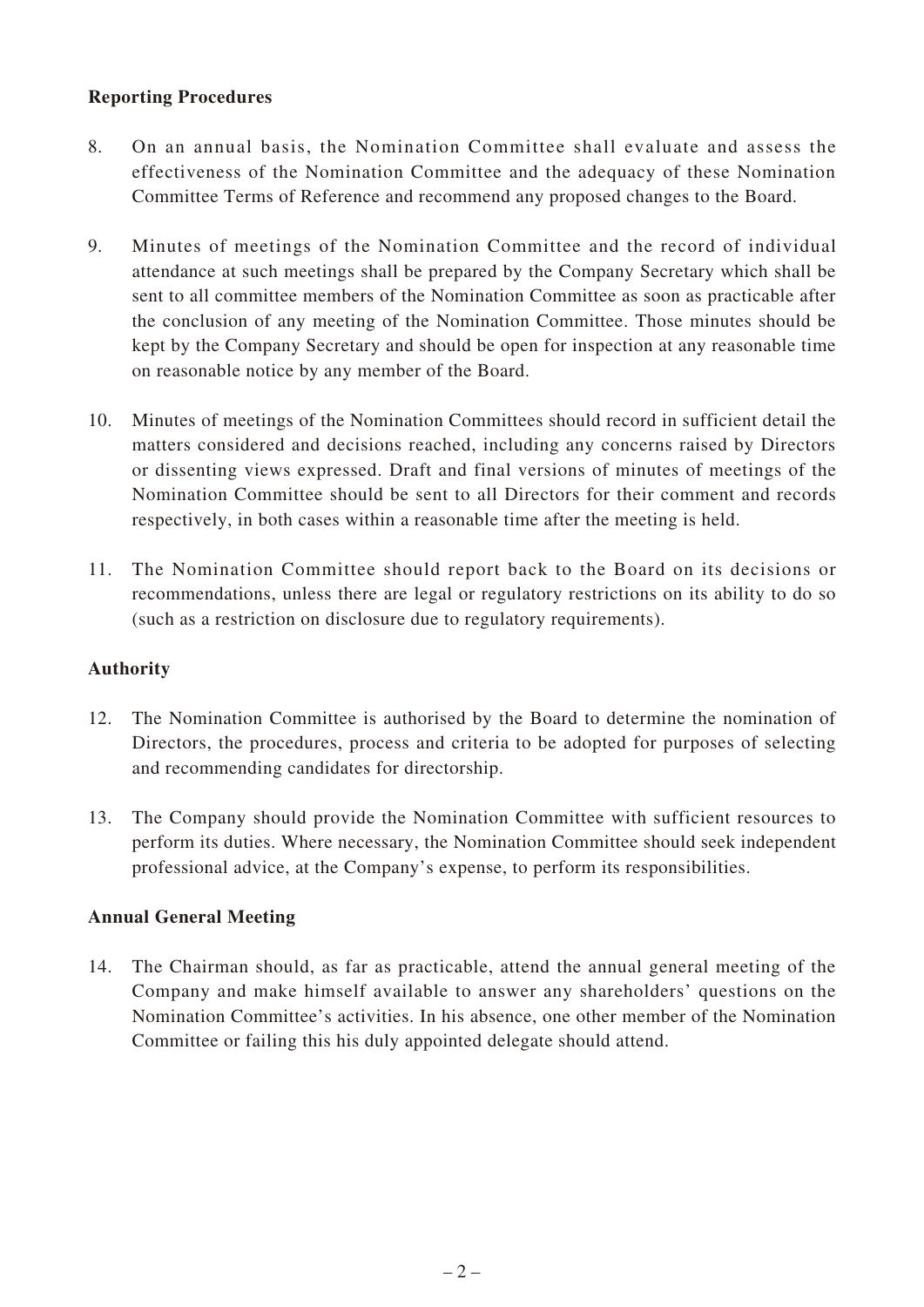#### **Responsibilities and Duties**

- 15. The Nomination Committee shall perform the following duties:
	- (a) ensure that the Board and its committees consist of directors with the appropriate balance of skills, diversity and knowledge of the Company to enable it to discharge its duties effectively;
	- (b) assist the Board in succession planning for the Board and senior management;
	- (c) review the structure, size and composition (including the skills, knowledge and experience) of the Board on a regular basis at least annually and make recommendations on any proposed changes to the Board to complement the Company's corporate strategy;
	- (d) draw up, review and update, as appropriate, the diversity policy for the Board's approval having due regard to the requirements of the Listing Rules, review and update the objectives that the Board has set for implementing such policy;
	- (e) develop, review and implement, as appropriate, the policy, criteria and procedures for the identification, selection and nomination of candidates for Directors for the Board's approval. Such criteria include but are not limited to the potential contributions a candidate can bring to the Board in terms of qualifications, skills, experience, independence and gender diversity;
	- (f) identify individuals who are suitably qualified to become Board members and select or make recommendations to the Board on the selection of individuals nominated for directorships;
	- (g) assess the independence of INEDs to determine their eligibility;
	- (h) make recommendations to the Board on the appointment or re-appointment of Directors and succession planning for Directors and senior management, in particular the chairman and the chief executive officer, taking into account all factors which the Nomination Committee considers appropriate including the challenges and opportunities facing the Group and skills and expertise required in the future and ensure that senior management succession planning is discussed at the Board at least once annually;
	- (i) keep under review the leadership needs and leadership training and development programmes of the Group, with a view to ensuring the continued ability of the Group to function effectively and compete in the market;
	- (j) evaluate the needs for, and monitor the training and development of, directors;